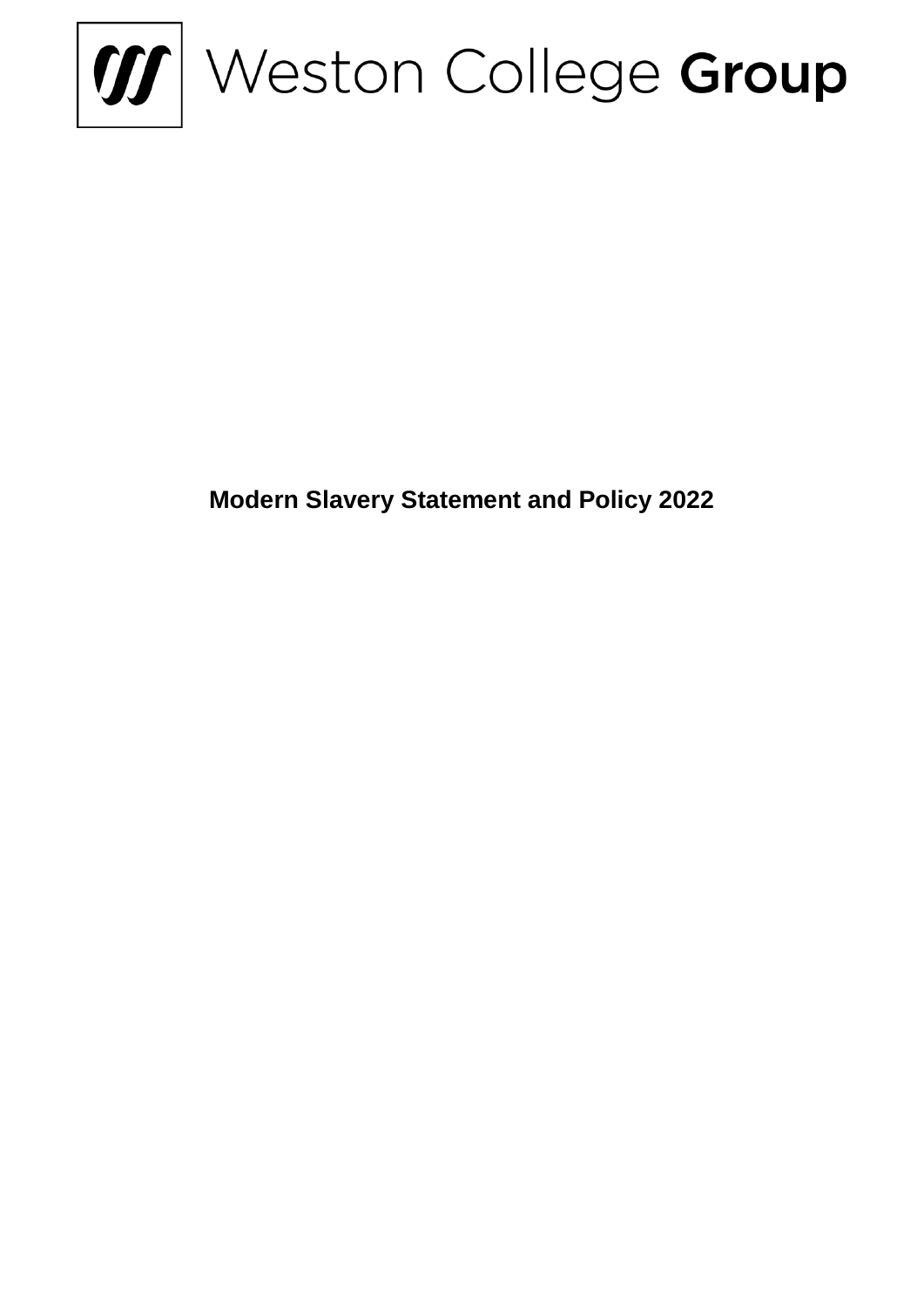## **CONTENTS**

#### **Change Control**

| <b>Version:</b>                  | 2.0                          |  |
|----------------------------------|------------------------------|--|
| Date approved by CLB:            | 7 <sup>th</sup> January 2022 |  |
| Date approved by Corporation:    | February 2022                |  |
| Name and title of policy holder: | Jo Philpott, Vice Principal  |  |
| Date issued:                     | February 2022                |  |
| <b>Review date:</b>              | January 2023                 |  |

| <b>Version</b> | Type - New/Replacement/Review | <b>Date</b>   | <b>History</b>                                              |
|----------------|-------------------------------|---------------|-------------------------------------------------------------|
| 1.0            | <b>New</b>                    | January 2021  | $N/a$ – new policy                                          |
| 2.0            | Review                        | February 2022 | Reformatted to new template.                                |
|                |                               |               | Social Value (theme 4 'Equal<br>Opportunity' section added. |

This policy applies to Weston College Group and all wholly owned subsidiary companies of the Weston College Corporation which include OLASS, Forward Futures, SOMAX, Releasing New Potential, and Inspirational Events and Investments Ltd.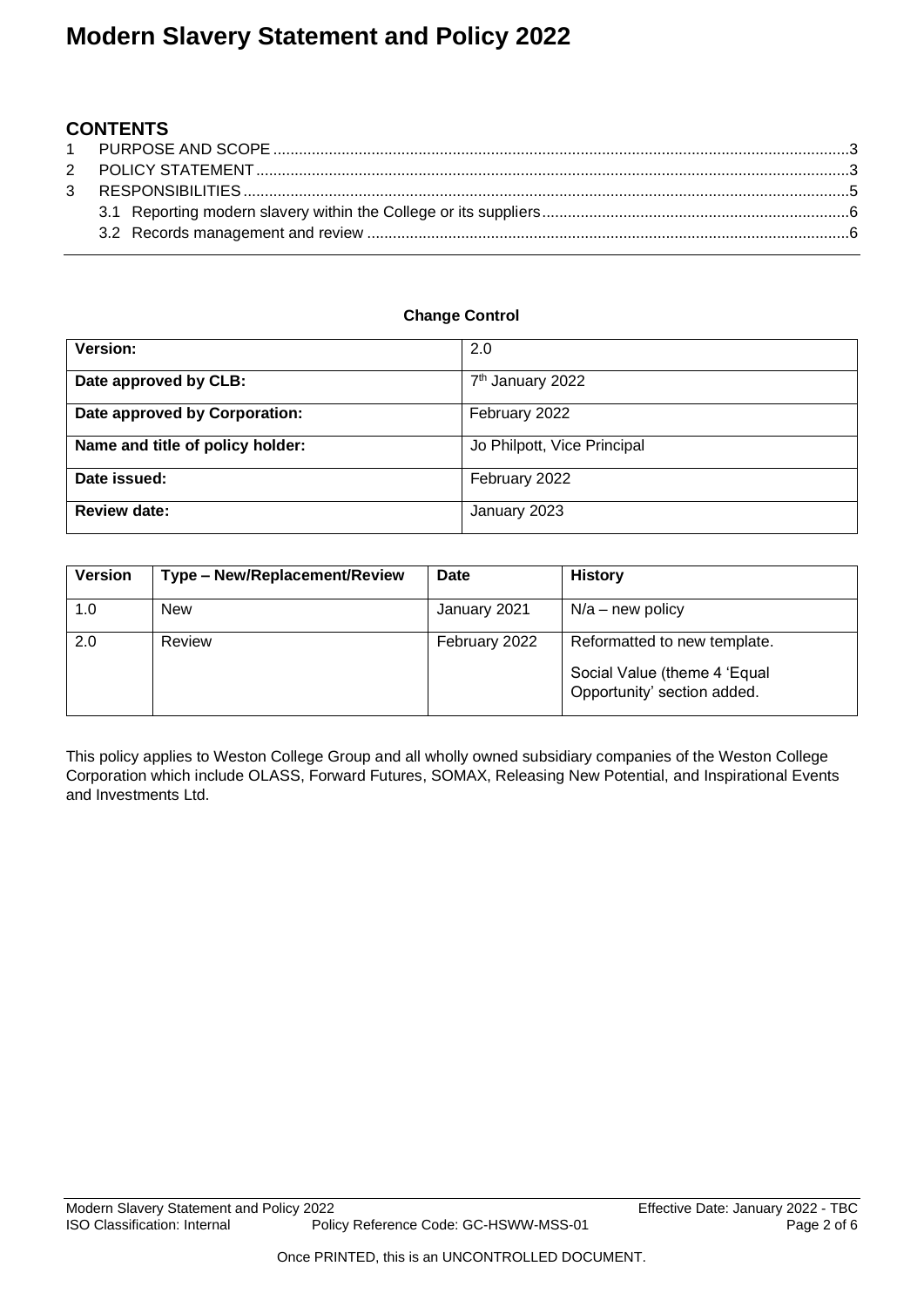### <span id="page-2-0"></span>**1 PURPOSE AND SCOPE**

This statement is made on behalf of Weston College Group and its subsidiary companies with regards to the Modern Slavery Act 2015 which requires large employers to be transparent about their efforts to eradicate slavery and human trafficking within their organisation and supply chains.

This statement and policy is to be reviewed each year in accordance with clause 6 of the Modern Slavery Act 2015. This statement constitutes Weston College's slavery and human trafficking statement for the end of 2021 and applies to Weston College Group and its subsidiaries.

The statement also complies with the Social Value Act 2013, which ensures organisations review the wider social, economic and environmental benefits of public services, including the FE and HE sector.

### <span id="page-2-1"></span>**2 POLICY STATEMENT**

Weston College is committed to working towards the eradication of slavery and human trafficking. This document acknowledges the legislation and laws implemented by the Modern Slavery Act 2015 and details the steps that the organisation is taking to work towards the provision of the Act.

The College is committed to ensuring that there is no slavery or human trafficking in its organisation and supply chains. This policy reflects the College's commitment to acting ethically and with integrity in all business relationships ant to implementing and enforcing effective systems and controls to ensure slavery and human trafficking is not taking place anywhere in the College's supply chains.

#### **2.1 Organisation structure**

Weston College provides education to a wide range of learners from age 14 to adult.

The College's subsidiary organisations include;

- Forward Futures Weston College's recruitment service for education professionals seeking temporary positions at the College
- Offender Learning Services Since 2012, the College has taught the OLASS 4 contract in prisons across the South West of England. This contract changed in April 2020 to PEF, and now includes prisons in the South East of England.
- Restart Employment and Training Ltd Formed for Prison Education in specific partnership with G4S
- Releasing New Potential Community Interest Company, which supports and creates opportunities for people who are at risk of re-offending
- SOMAX Specialising in driver and logistics training across the South West
- Inspirational Events and Investments Events and facilities management company which includes the Winter Gardens and the Lauriston Hotel
- West of England Institute of Technology Limited This is the legal entity for the West of England IoT, which includes UWE, Bath College, Gloucestershire College, Yeovil College and 15 employer partners providing Level 4 and 5 education in Advanced Manufacturing and Engineering, Digital Technologies and Health Sciences.

### **2.2 Our supply chains**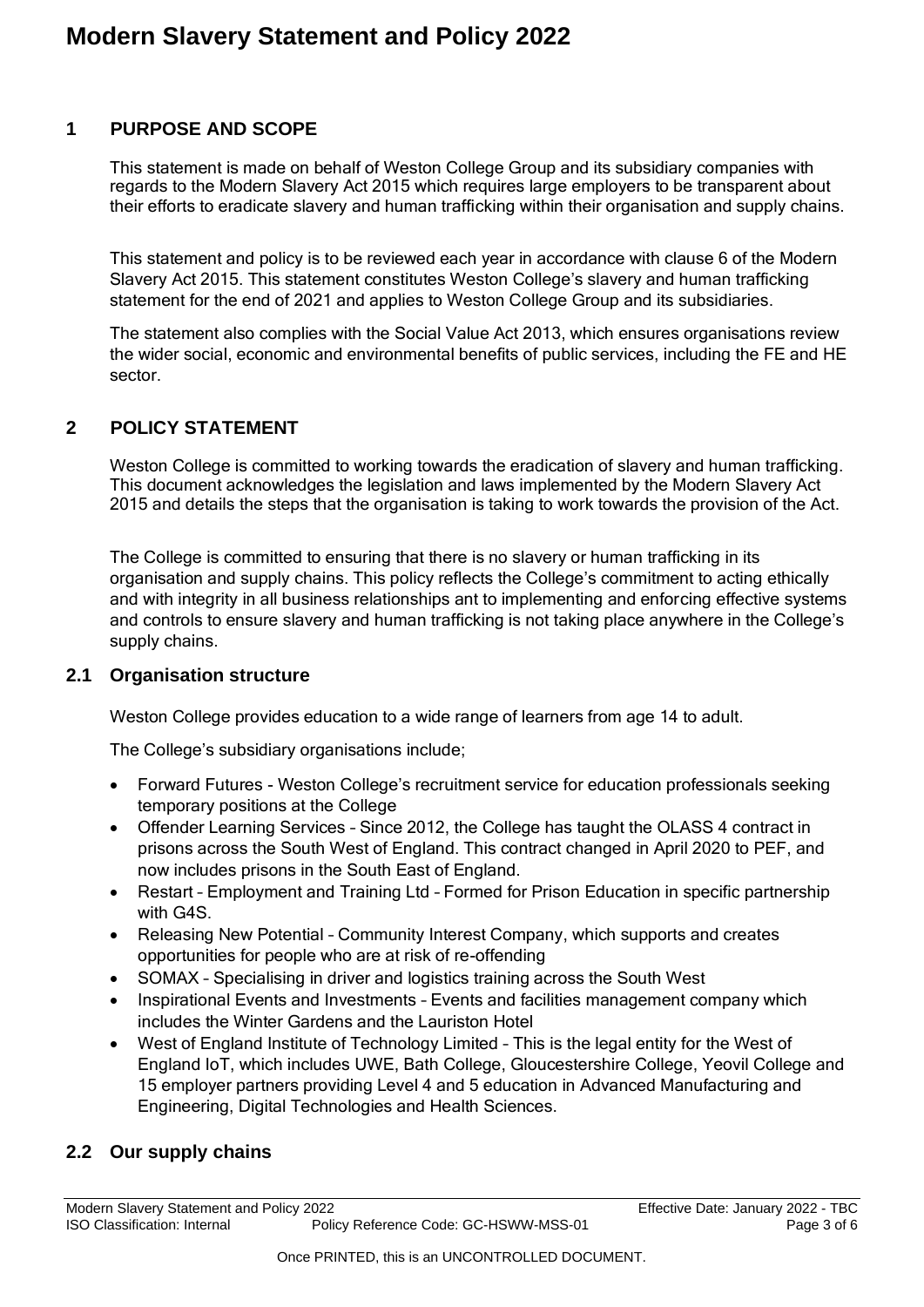The College has a number of suppliers for various parts of the organisation.

These include:

- Agency staff including teaching and business support
- Business partners
- Apprentice employers
- External contractors including advisors, cleaners, builders, caterers and consultants
- Guest speakers and lecturers
- Printing of College promotional materials
- Advertising, including digital and print
- Merchandise
- Photography
- Graphic design
- Sponsorship and charity.

### **2.3 Due diligence processes for slavery and human trafficking**

The College is committed to ensuring there is transparency in our own business and in our approach to tackling modern slavery throughout our supply chains. We expect the same high standards from all of our suppliers, contractors and business partners, and this is inferred through their agreement to follow College policies. We will expect our suppliers to hold their own suppliers to the same high standards.

All employees and persons employed within the College are asked to familiarise themselves with College policy at the start of their employment or association, and are contractually obligated to adhere to the College's policies.

We are satisfied from our own due diligence measures that there is no evidence of any act of modern day slavery or human trafficking within our own organisation.

The College's supplier approval process incorporates a review of the controls undertaken by the College's potential suppliers.

The College will not knowingly support or deal with any businesses found to be involved with any acts of slavery or human trafficking.

The College has a policy of zero-tolerance on matters of slavery and/or human trafficking and expects suppliers and associated businesses to comply with these values.

The vast majority of the College's sources are from inside the United Kingdom and as such are less at risk of slavery and human trafficking issues.

The College also has a policy for the protection of whistleblowers, to protect those raising the issue of slavery and human trafficking within the organisation or its suppliers.

The steps we will take to further the goals of the Modern Slavery Act 2015 are:

- Conducting risk assessments to determine which parts of the College and its suppliers are most at risk of modern slavery so that efforts can be focussed on those areas
- Engaging with our suppliers to convey to them the College's position on modern slavery and to understand the measures taken to prevent modern slavery in their own businesses
- Seek to introduce additional pre-screening measures for suppliers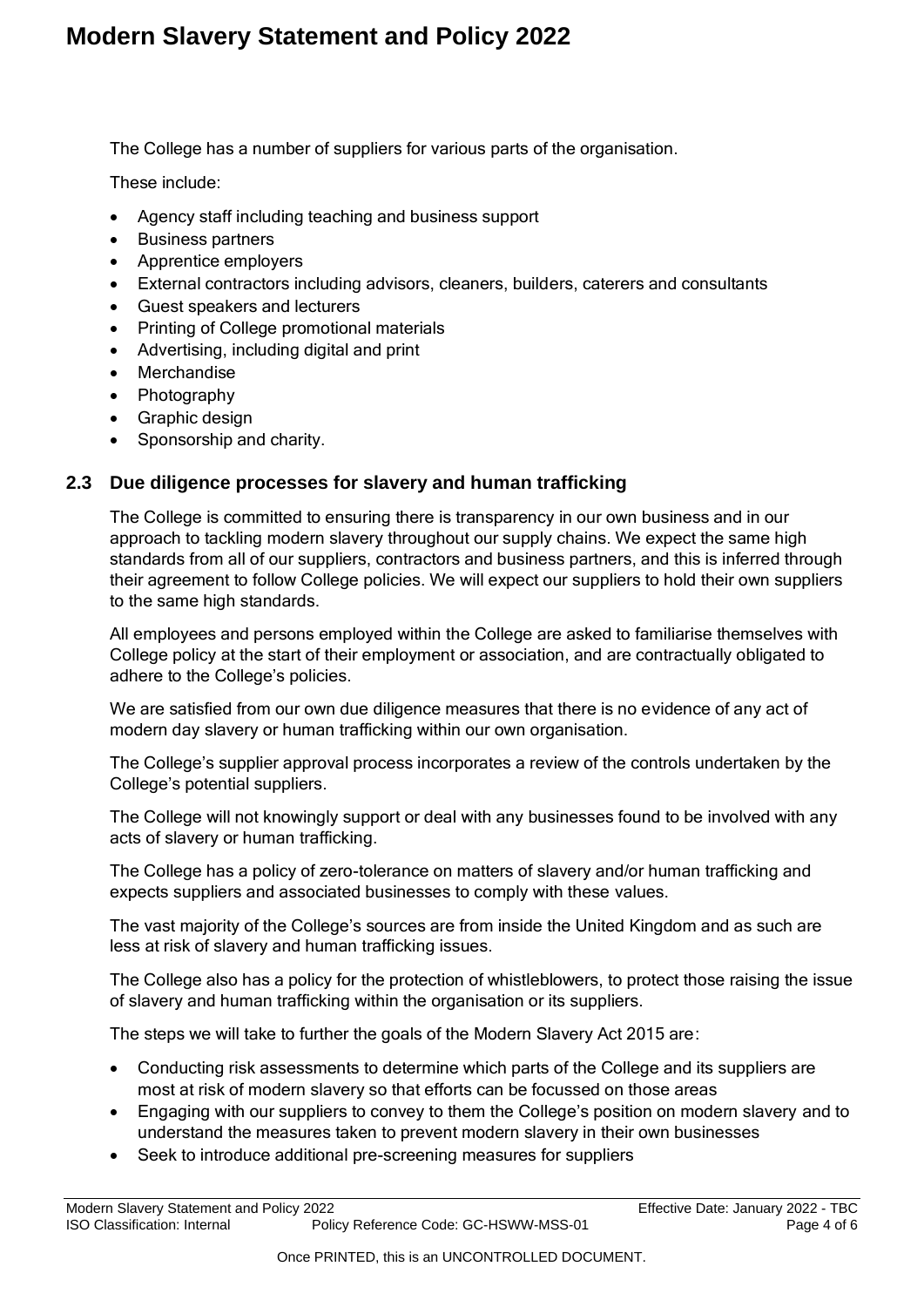- Introduce contractual provisions for our suppliers to confirm their adherence to College policy
- Publishing this statement and policy on the College's website to clearly display the College's support to end modern slavery.

## **2.4 Social Value Model (Social Value Act 2013) – Theme 4: Equal Opportunity**

The College is committed to ensuring that it supports the policy outcome of tackling workforce inequality as stated in the Social Value Model. It is committed to tackling inequality and giving everyone the opportunity to fulfil their potential, all work should be fair and decent and everyone should be able to benefit from high quality jobs.

Activities which are planned and undertaken by the College which demonstrate our ability to identify and manage the risks of modern slavery include:

- Strong understanding of the modern slavery risks and issues affecting the education sector and the workforce at the College and those of our sub-contractors – completed for 2021
- Mapping of our supply chain to provide assurance risks are understood and being managed effectively in relation to vulnerable groups, type of work and location of supply chain – completed for 2021
- All staff and students have access to an independent democratic trade union or other form of worker representation – completed for 2021
- All staff and students have access to grievance mechanisms to report incidents or suspected incidents of modern slavery through whistleblowing and reporting, including:
	- $\circ$  A process of escalation routes and access to grievance systems completed for 2021
	- $\circ$  An action plan, with past evidence of how the organisation has/will repond including cooperating with police and victim organisations where appropriate – no incidents for 2021
- All staff receive induction on workplace rights completed for 2021
- Has access to modern slavery training completed for 2021
- Policies and practices to mitigate modern slavery risks include:
	- $\circ$  Pre-employment checks in line with safer recruitment practices completed for 2021
	- o Recruitment practices and workplace conditions completed for 2021
	- $\circ$  Safeguarding training, plans and regular monitoring through the Safeguarding and PREVENT committee – completed for 2021
	- o Procurement policy which ensures business decisions such as price/cost, short lead times, payment timescales do not create modern slavery risks in the supply chain – completed for 2021
- Partnership working with trade unions and other organisations to address modern slavery risks – completed for 2021
- Influencing activities such as demonstrating leadership and ongoing commitment to the agenda, a nominated lead for accountability regarding modern slavery, partnering/collaborating and opportunities for volunteering activities – completed for 2021

## <span id="page-4-0"></span>**3 RESPONSIBILITIES**

Ultimate responsibility for the prevention and prevention of modern slavery within the College rests with the College's leadership team. Weston College's Corporation has overall responsibility for ensuring that this policy and its implementations comply with our legal and ethical obligations.